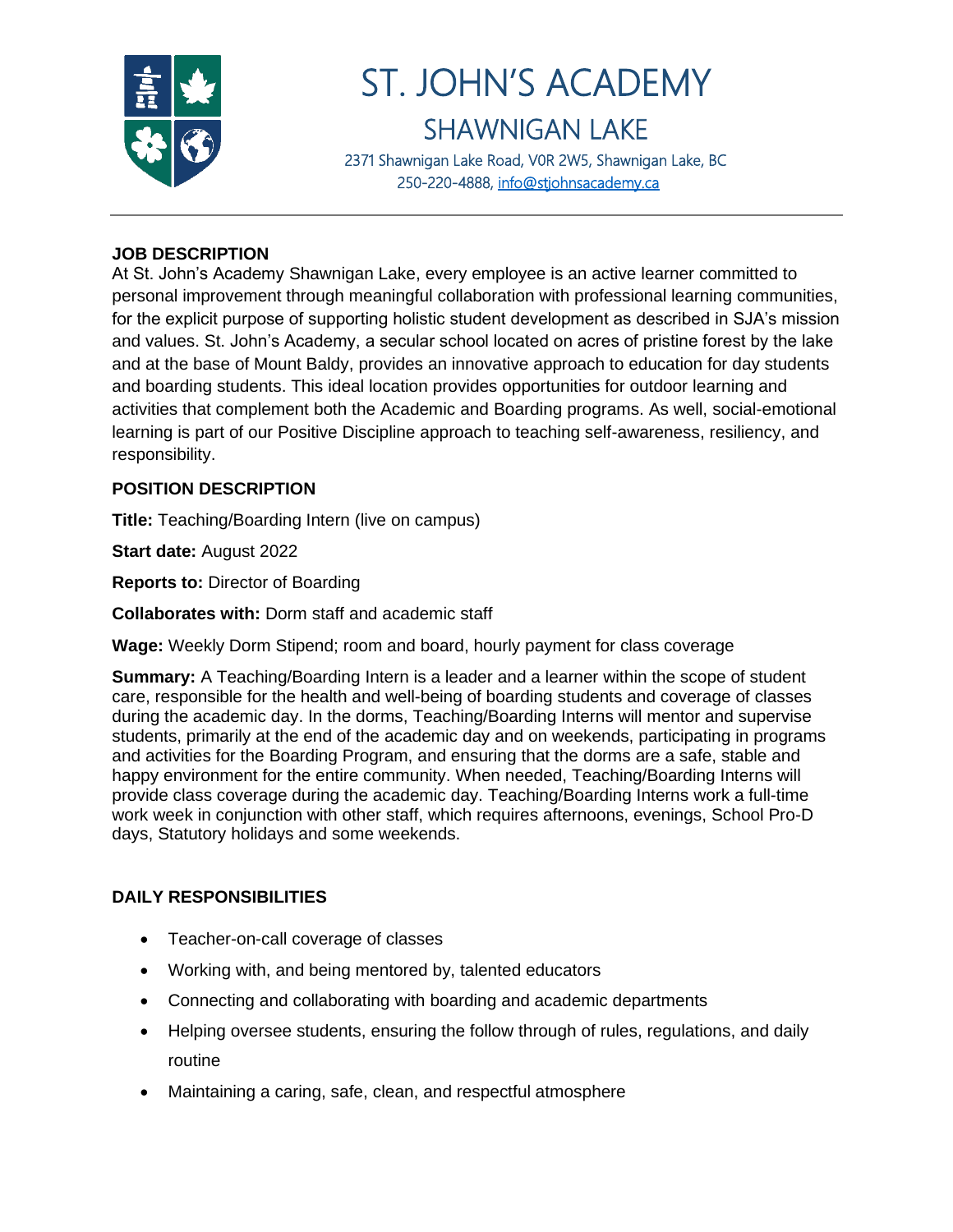- Supervising activities both on and off campus
- Provide support for students and maintain empathy for the social and emotional issues adolescents may face in a boarding school setting

# **EDUCATION, EXPERIENCE AND SKILLS**

- BC Teaching Certificate or Independent Teaching Certificate
- Experience working in a boarding program preferred
- Experience in education and/or pre-education candidates preferred
- Knowledge of the social and emotional health issues for adolescents
- Evaluation strategies for situational needs
- Knowledge of, and experience with, international cultures and Indigenous worldviews
- Excellent interpersonal, written and oral communication skills
- Respect, dignity and inclusion for all members of the community
- Collaborative mind-set and courageous approach to adversity
- Ability to be flexible and adaptable
- Proven work ethic with utmost integrity
- Enthusiasm, eagerness and genuine interest in all aspects of the school's success
- Ability to deal with people, and in particular, adolescents, sensitively, empathetically, tactfully, consistently and professionally at all times
- First Aid is an asset
- All new employees must provide a clean drivers abstract
- All new employees are to clear a Criminal Record Review

#### **Benefits:**

- Extended health care
- Vision and Dental care
- Life insurance

#### **HOW TO APPLY**

#### **Applicants are to provide:**

- One-page maximum cover letter
- CV / resume
- Three (3) references
- Verification of qualifications (post-secondary degree and/ or other relevant qualifications)